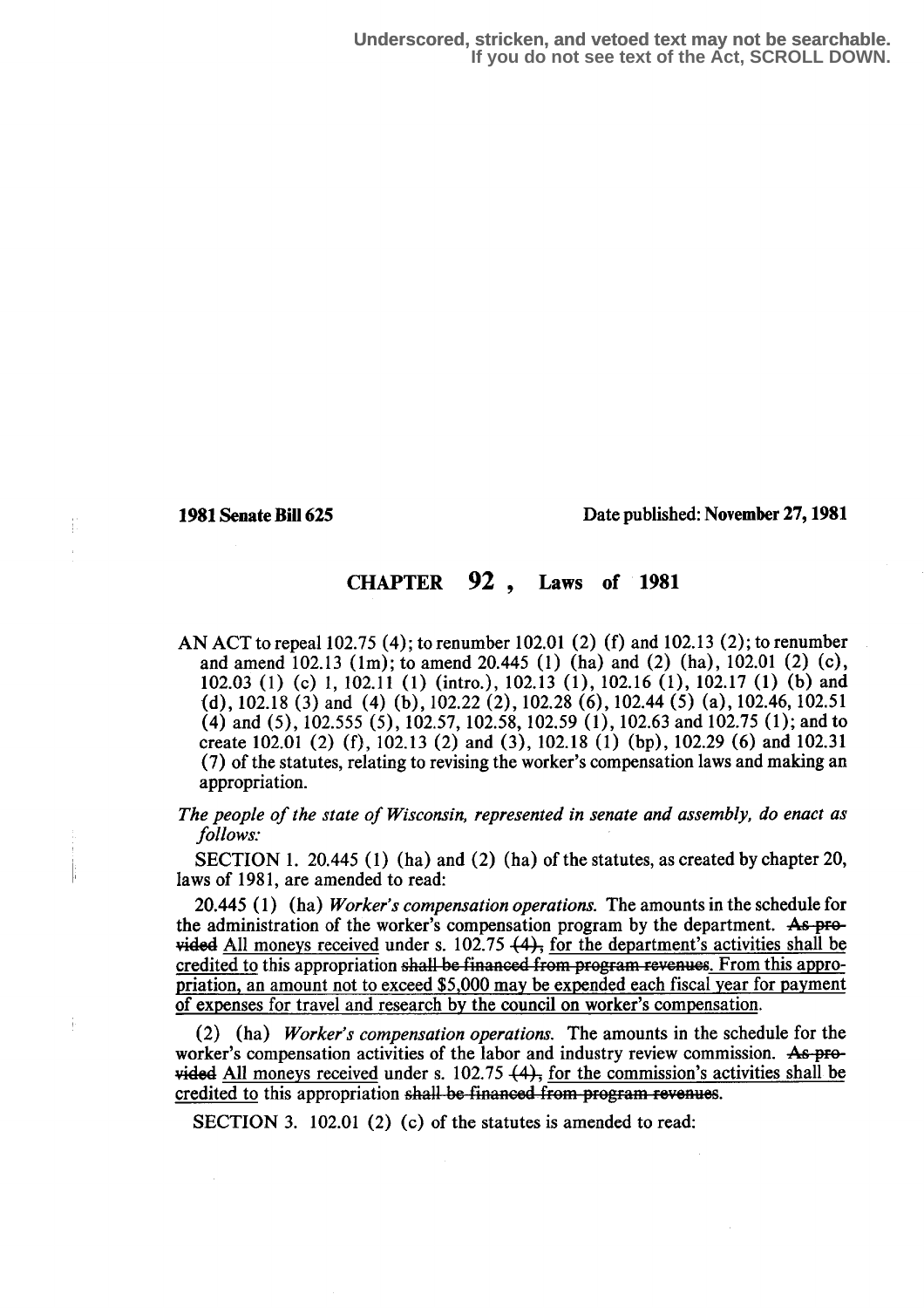# **CHAPTER 92**

102.01 (2) (c) "Injury" means mental or physical harm to an employe caused by accident or disease, and also means damage to or destruction of artificial members, dental appliances, teeth, hearing aids and eyeglasses, but, in the case of hearing aids or eyeglasses, only if such damage or destruction resulted from accident which also caused personal injury entitling the employe to compensation therefor either for disability or treatment. "Injury" includes emotional stress or strain without physical trauma, if it arises from exposure to conditions or circumstances beyond those common to daily life.

SECTION 4. 102.01 (2) (f) of the statutes is renumbered 102.01 (2) (g).

SECTION 5. 102.01 (2) (f) of the statutes is created to read:

102.01 (2) (f) "Temporary help agency" means an employer who places its employe with another employer who controls the employe's work activities and compensates the first employer for the employe's services.

SECTION 6. 102.03 (1) (c) 1 of the statutes is amended to read:

that travel time. The premises of his employer shall be deemed to include also the premises of any other person on whose premises service is being performed. 102.03 (1) (c) 1. Where, at the time of the injury, the employe is performing service growing out of and incidental to his employment. Every employe going to and from his employment in the ordinary and usual way, while on the premises of his employer, or while in the immediate vicinity thereof if the injury results from an occurrence on the premises, shall be deemed to be performing service growing out of and incidental to his employment; so shall any employe going between an employer's designated parking lot and the employer's work premises while on a direct route and in the ordinary and usual way; and so shall any fireman or municipal utility employe responding to a call for assistance outside the limits of his city or village, unless such response is in violation of law; so shall an employe going to and from his or her employment utilizing transportation organized or financed by or a vehicle owned or leased by an employer, if the employer undertakes to provide the transportation or vehicle as part of the contract of hire; and so shall an employe going to or from his or her employment if he or she is paid wages or salary for

SECTION 7. 102.11 (1) (intro.) of the statutes is amended to read:

102.11 (1) (intro.) The average weekly earnings for temporary disability, permanent total disability or death benefits for injury in each calendar year on or after January l, 1980 1982, shall be taken at not less than \$30 nor more than such wage rate as will result in a maximum compensation rate of 100 % of the state's average weekly earnings as determined under s. 108.05 as of June 30, 1979. The maximum weekly compensation rate after December 31, 1980, is 100% of the average weekly earnings determined as of June  $30, 1980$  of the previous year. The average weekly earnings for permanent partial disabil-For injuries on or after January 1, 1980 1982, shall be taken at not less than \$30 nor more than \$105 \$135, resulting in a weekly maximum compensation rate of \$70 \$90. The average weekly earnings for injuries occurring on average weekly earnings for injuries occurring on or after January 1, 1984, shall be taken at not less than \$30 nor more than \$150, resulting in a maximum compensation rate of \$100. Between such limits the average weekly earnings shall be determined as follows:

SECTION 8. 102.13 (1) of the statutes is amended to read:

102.13 (1) Except as provided in sub.  $(Hm)$  (4), whenever compensation is claimed by an employe, the employe shall, upon the written request of the employe's employer, submit to reasonable examination by a physician, chiropractor or podiatrist, provided and paid for by the employer, and shall submit to examination by any physician, chiropractor or podiatrist selected by the commission or an examiner. An employer who requests that an employe submit to reasonable examination shall tender to the emplove, before examination all necessary expenses including transportation expenses. The employe shall be entitled to have a physician, chiropractor or podiatrist, provided by himself or herself, present at any such examination. So long as the employe, after such written request of the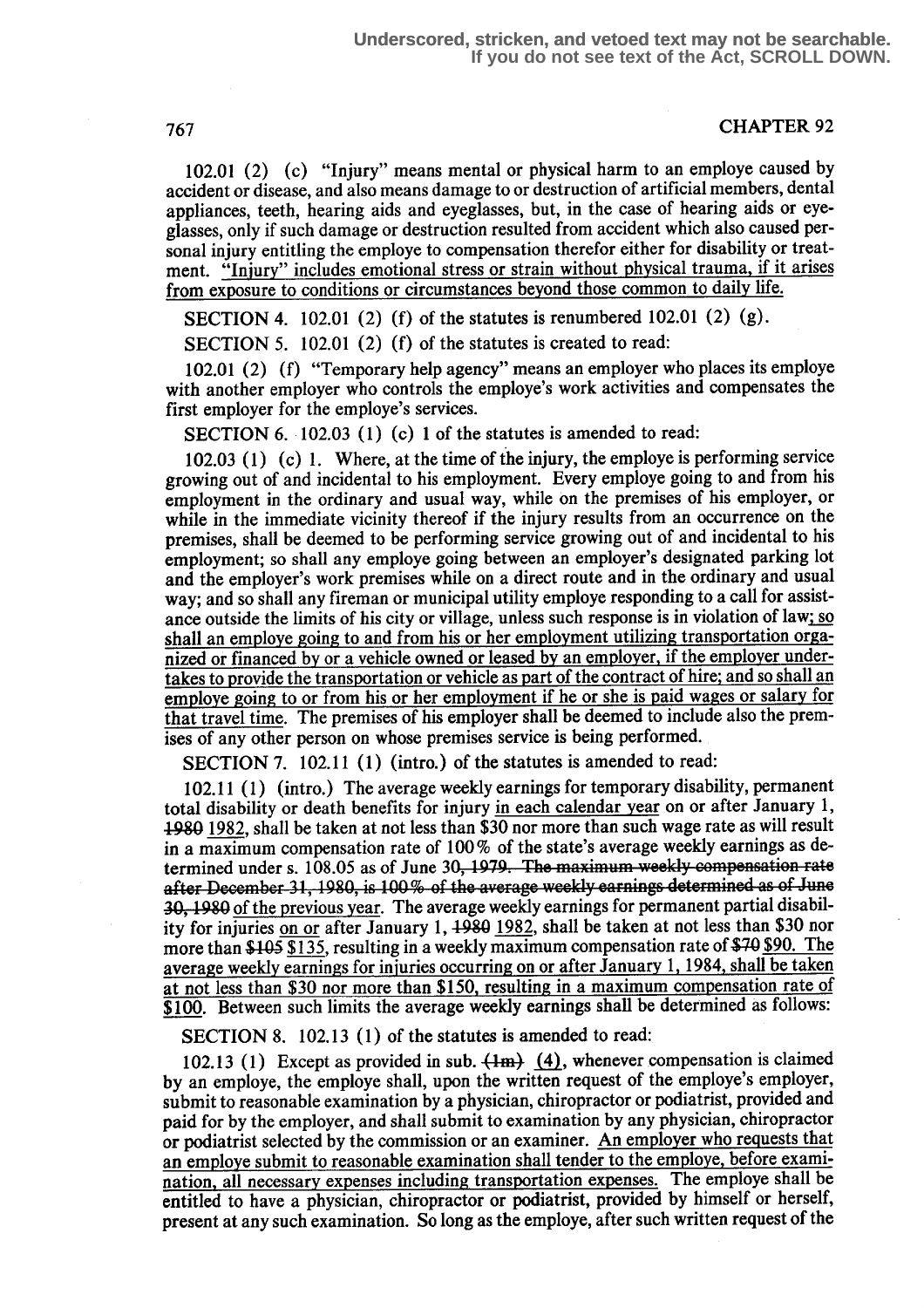#### CHAPTER 92 768

Ĭi.

employer, refuses to submit to such examination, or in any way obstructs the examination, the employe's right to begin or maintain any proceeding for the collection of compensation shall be suspended, except as provided in sub.  $(Hm)$  (4). If the employe refuses to submit to such examination after direction by the department or an examiner, or in any way obstructs such examination, the employe's right to the weekly indemnity which accrues and becomes payable during the period of such refusal or obstruction, shall be barred, except as provided in sub.  $\{Im\}$  (4). Any physician, chiropractor or podiatrist who is present at any such examination may be required to testify as to the results thereof. Any physician, chiropractor or podiatrist who attended an employe may be required to testify before the department when it so directs. Notwithstanding any other statutory . provisions, any physician, chiropractor or podiatrist attending a worker's compensation claimant may furnish to the employe, employer, worker's compensation insurer, or the department information and reports relative to a compensation claim. The testimony of any physician, chiropractor or podiatrist, who is licensed to practice where he or she resides or practices outside the state, may be received in evidence in compensation proceedings.

SECTION 9.  $102.13$  (1m) of the statutes is renumbered 102.13 (4) and amended to read:

102.13 (4) The rights of employes to begin or maintain proceedings for the collection of compensation and to receive weekly indemnities which accrue and become payable shall not be suspended or barred under sub. (1) when an employe refuses to submit to a physical examination, upon the request of the employer or at the direction of the department or an examiner, which would require the employe to travel a distance of 100 miles or more from his or her place of residence, unless the department or examiner determines that circumstances warrant the examination.

SECTION 10. 102.13 (2) of the statutes is renumbered 102.13 (5) .

SECTION 11. 102.13 (2) and (3) of the statutes are created to read:

102.13 (2) An employe who reports an injury alleged to be work-related or files an application for hearing waives any physician-patient privilege . Notwithstanding ss. 51 .30 and 146.82 and any other law, any physician, chiropractor, podiatrist, hospital or health care provider shall, within a reasonable time after written request by the employe, employer, worker's compensation insurer or department or its representative, provide that person with any information or written material reasonably related to any injury for which the employe claims compensation.

(3) If 2 or more physicians, chiropractors or podiatrists disagree as to the extent of an injured employe's temporary disability, the end of an employe's healing period or an employe's ability to return to work at suitable available employment, the department may appoint another physician, chiropractor or podiatrist to examine the employe and render an opinion as soon as possible. The department shall promptly notify the parties of this appointment. Payment for temporary disability shall continue until the department receives the opinion. The employer or its insurance carrier or both shall pay for the examination and opinion. The employer or insurance carrier or both shall receive appropriate credit for any overpayment to the employe determined by the department after receipt of the opinion.

SECTION 12. 102.16 (1) of the statutes is amended to read:

102.16 (1) Any controversy concerning compensation, including any in which the state may be a party, shall be submitted to the department in the manner and with the effect provided in this chapter. Every compromise of any claim for compensation may be reviewed and set aside, modified or confirmed by the department within one year from the date such compromise is filed with the department, or from the date an award has been entered, based thereon, or the department may take such action upon application made within such year. Unless the word "compromise" appears in a stipulation of settlement,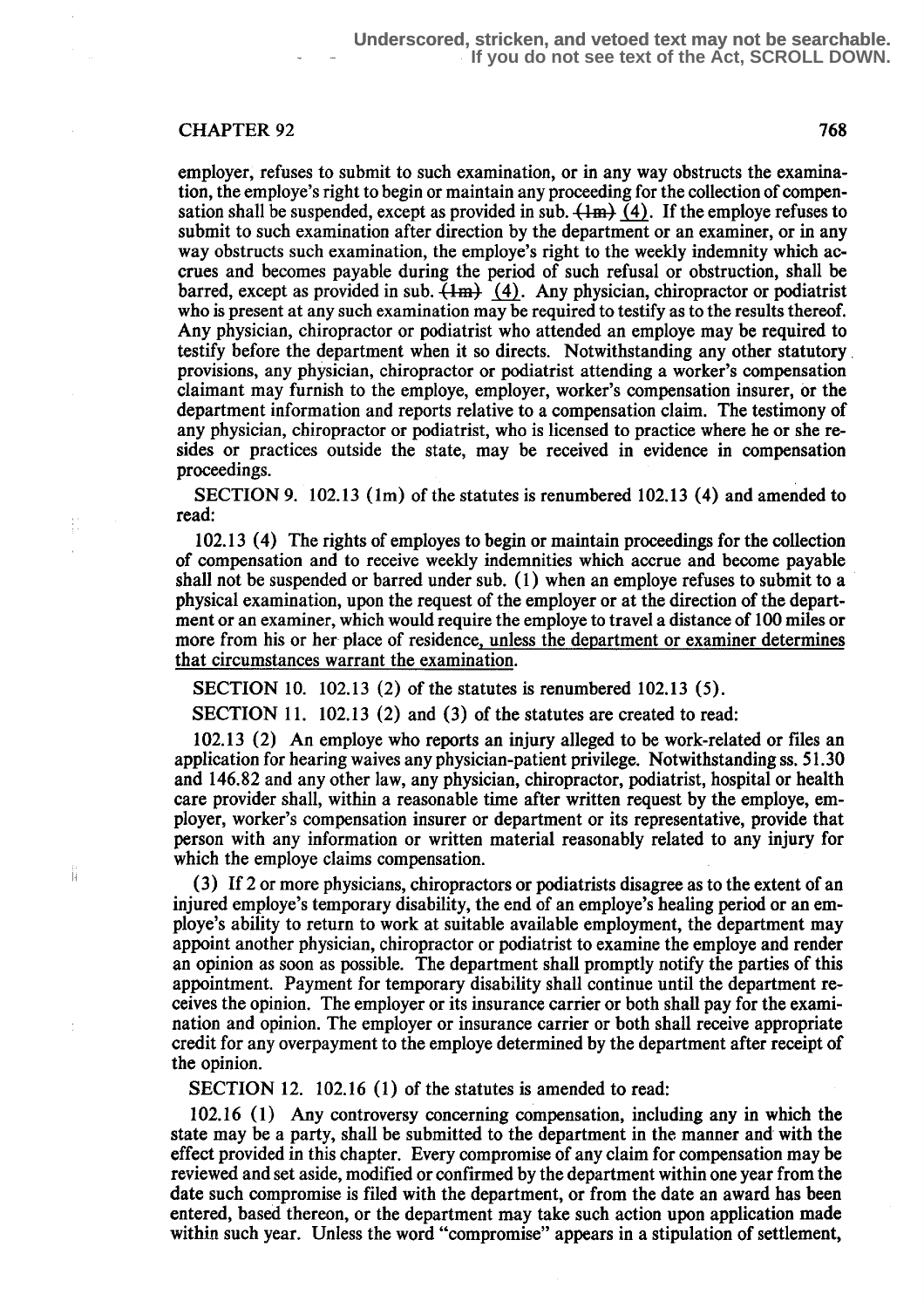#### 769 CHAPTER 92

the settlement shall not be deemed a compromise, and further claim shall not be barred except as provided in s. 102.17 (4) irrespective of whether award is made. The employer  $\theta$ <sub>r</sub>, insurer or dependent under s. 102.51 (5) shall have equal rights with the employe to have review of a compromise. Upon petition filed by the employer  $\sigma$ , insurer or department  $[dependent]$  under s. 102.51 (5) with the department within one year from any award upon a stipulation of settlement the department shall have power to set aside said award or otherwise determine the rights of the parties.

SECTION 13. 102.17 (1) (b) and (d) of the statutes are amended to read:

102.17 (1) (b) In any dispute or controversy pending before the department, the department may direct the parties to appear before an examiner for a conference to consider the clarification of issues, the joining of additional parties, the necessity or desirability of amendments to the pleadings, the obtaining of admissions of fact or of documents, records, reports and bills which may avoid unnecessary proof and such other matters as may aid in disposition of the dispute or controversy. After this conference the department<br>may issue an order requiring disclosure or exchange of any information or written material which it considers material to the timely and orderly disposition of the dispute or controversy. If a party fails to disclose or exchange within the time stated in the order, the department may issue an order dismissing the claim without prejudice or excluding evidence or testimony relating to the information or written material. The department shall provide each party with a copy of any order.

(d) The contents of verified medical and surgical reports, by physicians, podiatrists, surgeons and chiropractors licensed in and practicing in this state and of verified reports by experts concerning loss of earning capacity under s.  $102.44$  (2) and (3), presented by a party for compensation shall constitute prima facie evidence as to the matter contained therein, subject to such rules and limitations as the department prescribes. Verified reports of physicians, podiatrists, surgeons and chiropractors, wherever licensed and practicing, who have examined or treated the claimant and of experts , if such practitioner or expert consents to subject himself or herself to cross-examination shall also constitute prima facie evidence as to the matter contained therein and verified reports by doctors of dentistry shall be admissible as evidence of the diagnosis and necessity for treatment but not of disability. Physicians, podiatrists, surgeons, dentists and chiropractors licensed in and practicing in this state and experts may certify instead of verify such reports, and such certification shall be equivalent to verification; and any physician, podiatrist, surgeon, dentist or, chiropractor or expert who knowingly makes a false statement of fact or opinion in such certified report may be fined or imprisoned, or both, under s. 943.395. The record of a hospital or sanatorium in this state operated by any department or agency of the federal or state government or by any municipality, or of any other hospital or sanatorium in this state which is satisfactory to the department, established by certificate, affidavit or testimony of the supervising officer or other person having charge of such records, or of a physician, podiatrist or surgeon, to be such record of the patient in question, and made in the regular course of examination or treatment of such patient, shall constitute prima facie evidence in any worker's compensation proceeding as to the matter contained therein, insofar as it is otherwise competent and relevant. The department may, by rule, establish the qualifications of, and the form used for verified reports submit-<br>ted by, experts who provide information concerning loss of earning capacity under s. 102.44  $(2)$  and  $(3)$ .

SECTION 14. 102.18 (1) (bp) of the statutes is created to read:

102.18 (1) (bp) The department may include a penalty in its final award to an employe if it determines that the employer's suspension of, termination of or failure to make payments or failure to report injury resulted from malice or bad faith. This penalty is the exclusive remedy against an employer or insurance carrier for malice or bad faith. The department may award an amount which it considers just, not to exceed the lesser of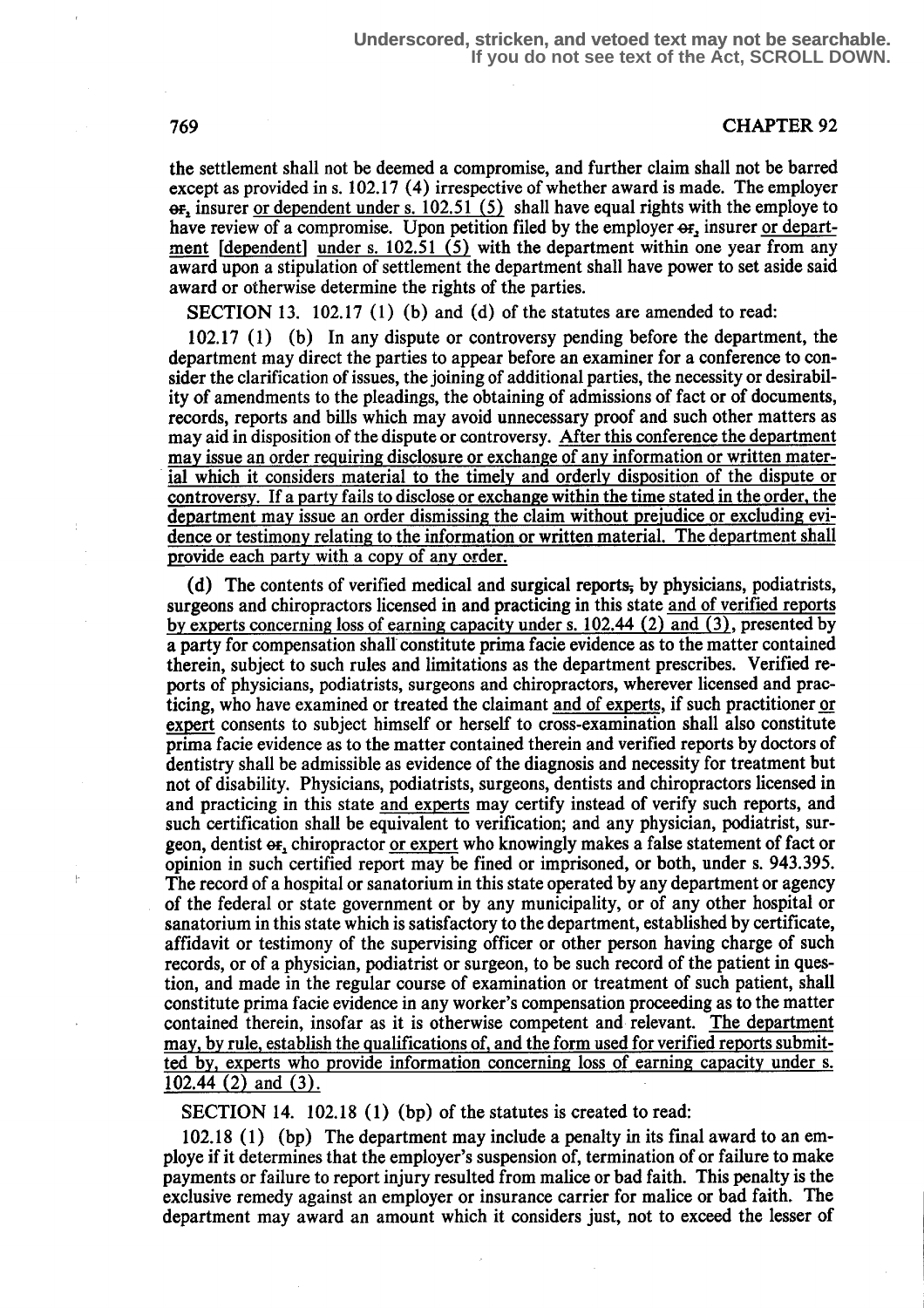### CHAPTER 92 770

200% of total compensation due or \$15,000. The department may assess the penalty against the employer, the insurance carrier or both. Neither the employer nor the insurance carrier is liable to reimburse the other for the penalty amount. The department may, by rule, define actions which demonstrate malice or bad faith.

SECTION 15. 102.18 (3) and (4) (b) of the statutes are amended to read:

102.18  $(3)$  If no petition is filed within  $20$  21 days from the date that a copy of the findings or order of the examiner is mailed to the last-known address of the parties in interest, such findings or order shall be considered final, unless set aside, reversed or modified by such examiner within such time. If the findings or order are set aside by the examiner the status shall be the same as prior to the findings or order set aside. If the findings or order are reversed or modified by the examiner the time for filing petition with the department shall run from the date that notice of such reversal or modification is mailed to the last-known address of the parties in interest. The commission shall either affirm, reverse, set aside or modify such findings or order in whole or in part, or direct the taking of additional evidence. Such action shall be based on a review of the evidence submitted. If the commission is satisfied that a party in interest has been prejudiced because of exceptional delay in the receipt of a copy of any findings or order it may extend the time another  $20$  21 days for filing petition with the department.

(4) (b) On motion, the commission may set aside, modify or change any order, findings or award, whether made by an examiner or by the commission, at any time within  $20$ 21 days from the date thereof if it discovers any mistake therein, or upon the grounds of newly discovered evidence. Unless an order granting or denying a motion based upon the grounds of newly discovered evidence is made by the commission within such  $20 \text{ day } 21$ day period, the motion is deemed denied. The commission may on its own motion, for reasons it deems sufficient, set aside any final order or award of the commission or examiner within one year from the date thereof upon grounds of mistake or newly discovered evidence, and after extending an opportunity for hearing may make new findings and order, or it may reinstate the previous findings and order or award or remand the case to the department for further proceedings.

SECTION 16. 102.22 (2) of the statutes is amended to read:

102.22 (2) If the sum ordered by the department to be paid is not paid when due, such sum shall bear interest at the rate of  $7\%$  10% per year. The state is liable for such interest on awards issued against it under this chapter. The department has jurisdiction to issue award for payment of such interest at any time within one year of the date of its order, or upon appeal within one year after final court determination.

SECTION 17. 102.28 (6) of the statutes is amended to read:

102.28 (6) REPORTS BY EMPLOYER. Every employer shall upon request of the department report to it the number of employes and the nature of their work and also the name of the insurance company with whom the employer has insured liability under this chapter and the number and date of expiration of such policy . Failure to furnish such report within 10 days from the making of a request by registered certified mail shall constitute presumptive evidence that the delinquent employer is violating sub. (2) .

SECTION 18. 102.29 (6) of the statutes is created to read:

102.29 (6) No employe of a temporary help agency who makes a claim for compensation may make a claim or maintain an action in tort against any employer who compensates the temporary help agency for the employe's services.

SECTION 19. 102.31 (7) of the statutes is created to read:

102.31 (7) The Wisconsin compensation rating bureau shall provide the department with any information it requests relating to worker's compensation insurance coverage, including but not limited to the names of employers insured and any insured employer's address, business status, type and date of coverage, manual premium code, and policy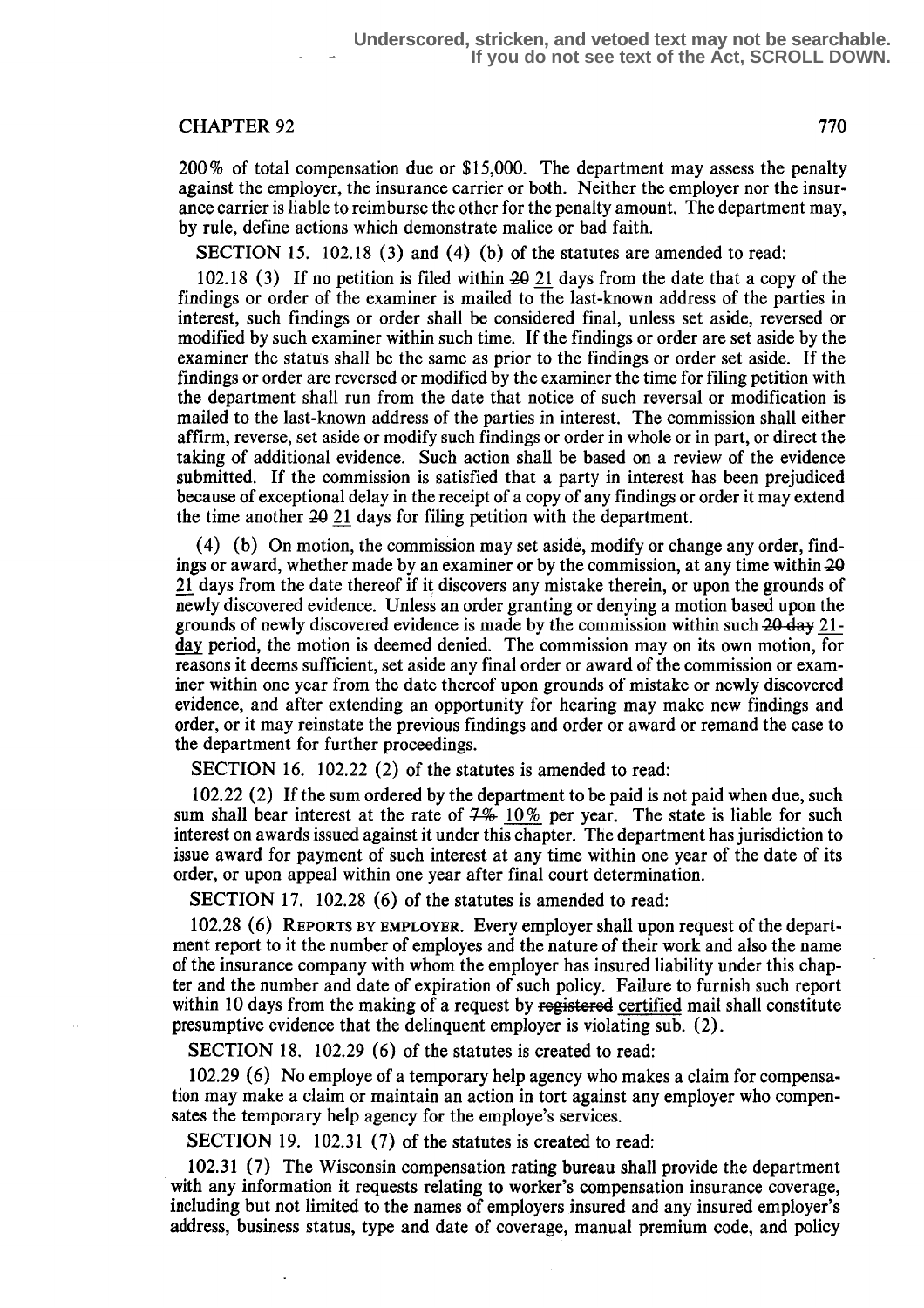## 771 CHAPTER 92

information including numbers, cancellations, terminations, endorsements and reinstatement dates.

SECTION 20. 102.44 (5) (a) of the statutes is amended to read:

102.44 (5) (a) For each dollar that the total monthly benefits payable under this chapter, excluding attorney fees and costs, plus the monthly benefits payable under the social security act for disability exceed 80 % of the employe's average current earnings as determined by the social security administration, the benefits payable under this chapter shall be reduced by the same amount so that the total benefits payable shall not exceed 80% of the employe's average current earnings. However, no total benefit payable under this chapter and under the federal social security act may be reduced to an amount less than the benefit payable under this chapter .

SECTION 21. 102.46 of the statutes is amended to read:

102.46 Death benefit. Where death proximately results from the injury and the deceased leaves a person wholly dependent upon him or her for support, the death benefit shall equal 4 times his or her average annual earnings, but when added to the disability indemnity paid and due at the time of death, shall not exceed 70% two-thirds of weekly wage for the number of weeks set out in s.  $102.44$  (3).

SECTION 22. 102.51 (4) and (5) of the statutes are amended to read:

102.51 (4) DEPENDENCY AS OF DATE OF INJURY. Questions as to who constitute constitutes dependents and the extent of their dependency shall be determined as of the date of the injury to the employe, and their right to any death benefit shall become fixed as of such time, irrespective of any subsequent change in conditions; and the death benefit shall be directly recoverable by and payable to the dependents entitled thereto or their legal guardians or trustees; in case of the death of a dependent whose right to a death benefit has thus become fixed, so much of the benefit as is then unpaid shall be payable to the dependent's personal representatives in gross, unless the department determines that the unpaid benefit shall be reassigned, under sub.  $(6)$ , and paid to any other dependent who is physically or mentally incapacitated or a minor. A posthumous child conceived prior to the date of injury is for the purpose of this subsection a dependent as of the date of injury .

(5) WHEN NOT INTERESTED . No dependent of an injured employe shall be deemed a party in interest to any proceeding by him the employe for the enforcement of his the employe's claim for compensation, nor as respects with respect to the compromise thereof by such employe. Subject to s. 102.16 (1), a  $\Delta$  compromise of all liability entered into by an employe shall be is binding upon his dependents, except that any dependent of a deceased employe may submit the compromise for review under s. 102.16 (1) .

SECTION 23. 102.555 (5) of the statutes is amended to read:

102.555 (5) No claim under sub. (4) may be filed until 44 7 consecutive days of removal from noisy employment after the time of injury except that under sub. (4) (d) the 447 consecutive days' period may commence within the last 2 months of layoff.

SECTION 24. 102.57 and 102.58 of the statutes are amended to read:

102.57 Violations of safety provisions, penalty . Where injury is caused by the failure of the employer to comply with any statute or any lawful order of the department, compensation and death benefits as provided in this chapter shall be increased 15 % but not more than a total increase of  $\frac{1}{27}$ ,  $\frac{500}{10000}$ . Failure of an employer reasonably to enforce compliance by employes with such statute or order of the department shall constitute failure by the employer to comply with such statute or order.

102.58 Decreased compensation. Where injury is caused by the failure of the employe to use safety devices where provided in accordance with any statute or lawful order of the department and adequately maintained, and their use is reasonably enforced by the employer, or where injury results from the employe's failure to obey any reasonable rule

 $\overline{\phantom{a}}$ 

ü